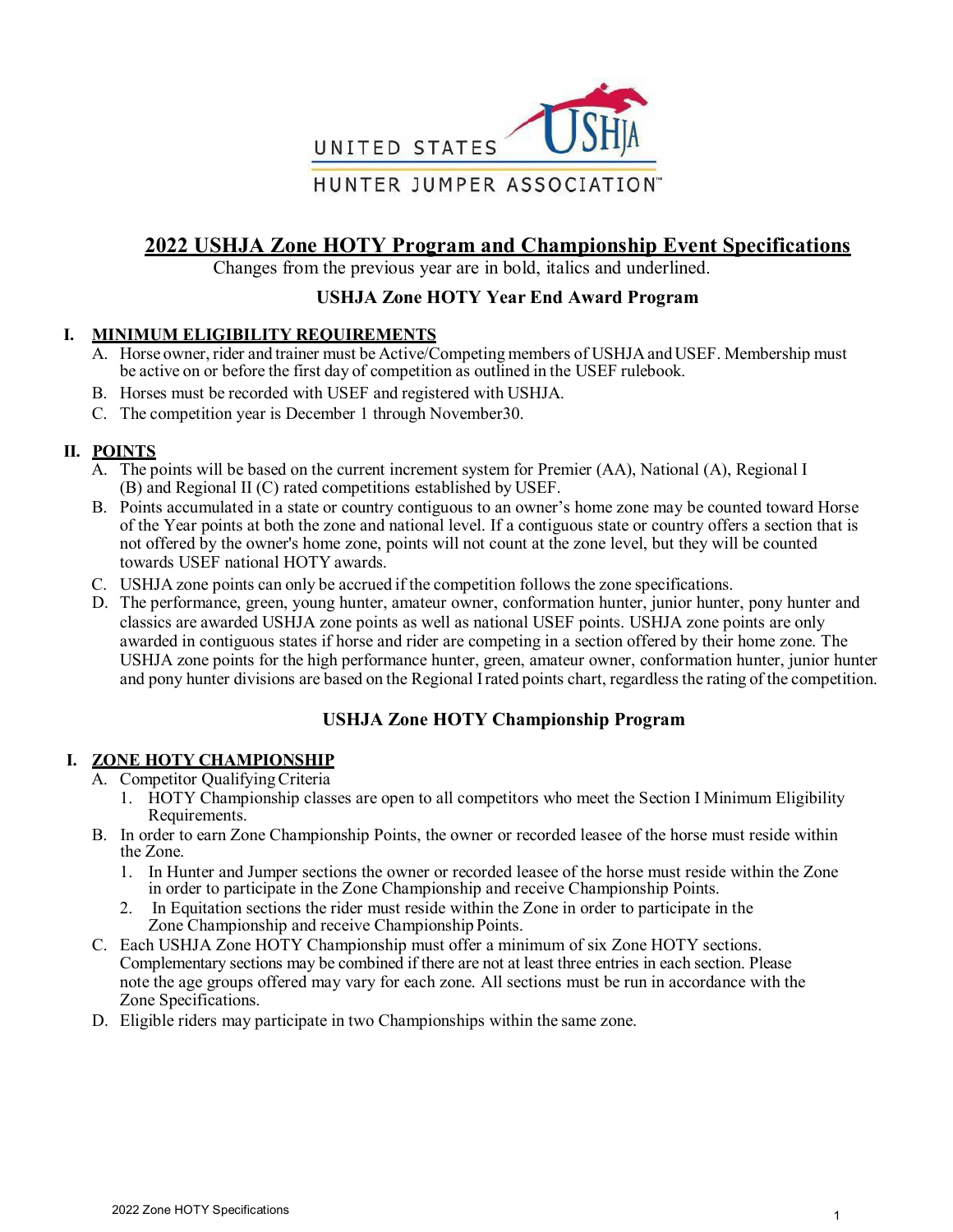#### HUNTERS

- $\Box$  Green Hunter 3', 3'3", 3'6", 3'9"  $\Box$  Young Hunter 3'0", 3'3", 3'6" □ High Performance Hunter  $\Box$  Performance Hunter 3'6" □ Performance Hunter 3'3" □ High Performance Conformation Hunter □ Green Conformation Hunter  $3'6"$ □ Small Hunter □ Amateur Owner 3'6" 18-35  $\Box$  Amateur Owner 3'6" 36+ □ Amateur Owner 3'3"- 18-35 □ Amateur Owner 3'3"-36+  $\Box$  Small Junior 3'6" 15 & Under □ Large Junior 3'6" 15 & Under  $\Box$  Small Junior 3'6" 16-17  $\Box$  Large Junior 3'6" 16-17 □ Junior Hunter 3'3" □ Small Pony □ MediumPony □ Large Pony □ Green Pony- Sm/Med □ Green Pony-Large □ Children's Pony Hunter  $\Box$  Children's Hunter 13 & Under
- □ Children's Hunter 14-17 □ Low Children's Hunter 2'6" □ Adult Amateur 18-35 □ Adult Amateur 36-49 □ Adult Amateur 50+  $\Box$  Low Adult Amateur 2'6" □ Thoroughbred Hunter  $\Box$  USHJA Hunter 2', 2'3", 2'6", 2'9", 3'

#### EQUITATION

 $\Box$  Equitation 14 & Under  $\Box$  Equitation 15-17  $\Box$  Adult Equitation 18-35  $\Box$  Adult Equitation 36+

#### JUMPERS

□ Low JuniorJumper □ Low Amateur Jumper □ Medium JuniorJumper □ Medium AmateurJumper □ High Junior Jumper □ High Amateur Jumper

- □ Low Children's Jumper
- □ Low Adult Amateur Jumper
- □ High Children's Jumper
- □ High Adult AmateurJumper
- □ 5 Year Old YoungJumpers
- $\Box$  6 Year Old Young Jumpers
- □ 7 Year Old YoungJumpers
- □ Pony Jumpers
- □ Thoroughbred Jumper

#### HUNTER BREEDING

- □ Yearling
- □ 2 Year Old
- □ 3 Year Old
- □ Pony Yearling
- □ Pony 2 Year Old
- □ Pony 3 Year Old
- □ Best Young Horse/Best Young Pony

#### SIDE SADDLE

- □ Ladies Hunter Under Saddle □ Ladies Hunter Hack
- □ Ladies Over Fences

# **II. ZONE CHAMPIONSHIP COMPETITION FORMAT**

- A. A Zone HOTY Championship host must apply for a two-year competition agreement.
- B. The Zone HOTY Championship must be offered under the Section or Classic Format.

# **1. Hunter:**

- A. Section Format:
	- 1. Must be offered with a minimum of two over fences classes and one under saddle as defined in HU150.
	- 2. Management may designate classes of an existing section that will count for the USHJA Zone Championship Points. Additional classes are not required to be held for the USHJA Zone HOTY Championship.
	- 3. Eligible exhibitors that place 1<sup>st</sup>-8<sup>th</sup> in each class will receive Zone HOTY Championship Points. Zone HOTY Championship Points will be awarded for Champion and Reserve Champion.
- B. Classic Format:
	- 1. Must be offered with two over fences classes as part of theClassic.
	- 2. Eligible exhibitors that place  $1^{st} 8^{th}$  in the second round of the Hunter Classic will receive Zone HOTY Championship Points.

# **2. Jumper**

- A. Section Format:
	- 1. May be offered as two or three individual classes.
	- 2. Management may designate classes of an existing section that will count for the USHJA Zone Championship Points. Additional classes are not required to be held for the USHJA Zone HOTY Championship.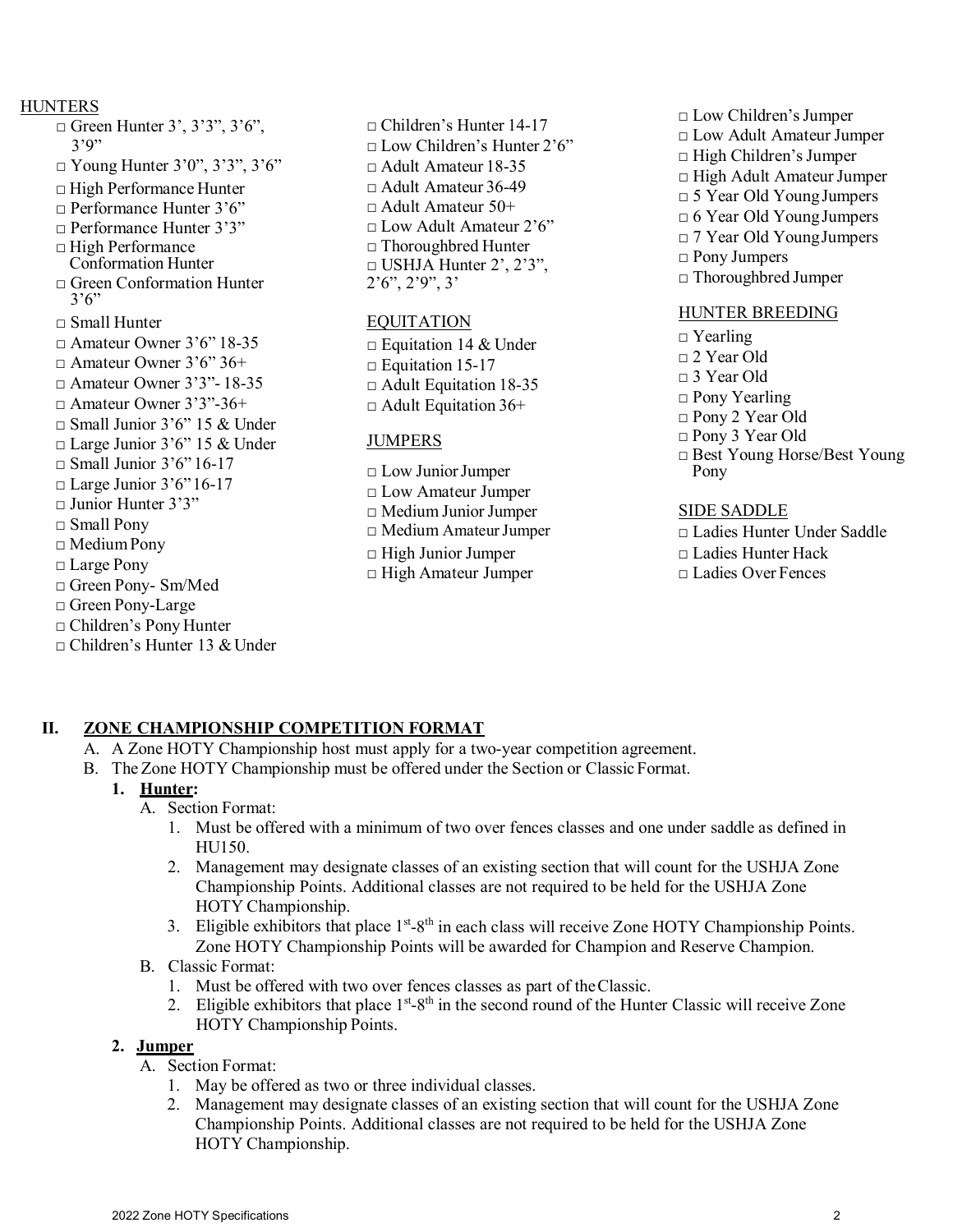3. Eligible exhibitors that place 1<sup>st</sup>-8<sup>th</sup> in each class will receive Zone HOTY Championship Points.

# B. Classic Format:

- 1. May be offered in a two round/one jump-off Jumper Classic.
- 2. Eligible exhibitors that place  $1<sup>st</sup>-8<sup>th</sup>$  for the Championship overall placings in the Classic.

#### **3. Equitation**

- A. Section Format
	- 1. Must be offered at two over fences classes and one undersaddle.
	- 2. Management may designate classes of an existing section that will count for the USHJA Zone Championship Points. Additional classes are not required to be held for the USHJA Zone HOTY Championship.
	- 3. Eligible exhibitors that place  $1<sup>st</sup>-8<sup>th</sup>$  in each class will receive Zone HOTY Championship Points. Zone HOTY Championship Points will be awarded for Champion and Reserve Champion.
- C. If the competition charges exhibitors an additional fee ("Armband Fees") to compete in the Zone HOTY Championship, a minimum of 3 Zone Championship exhibitors must pay the additional fee and compete in order for the Zone HOTY Championship Points to be awarded.

# **III. HOTY CHAMPIONSHIP POINTS**

- A. Classic format is defined as one zone Championship class, per section, running as a two-round class. The eligible exhibitors that place 1st – 8th in the second round will receive the Zone HOTY Championship Points listed under the Classic Format. In order to receive points a minimum of three exhibitors are needed to compete for Championship Points to be awarded. If held as a stand-alone class, the Zone Championship class format does not follow the HU170 rules.
- B. If a competition uses a Classic Format and runs the class concurrently, the Classic will need to follow HU174, including the minimum of six entries. Competition management will pull the eligible Zone Championship exhibitors from the classic and re-pin. This Zone Championship class will then follow the minimum of three entries to obtain points. These exhibitors will receive the regular points for the classic and the additional points from the Zone Championship class.
- *C.* A minimum of three exhibitors must compete at a Zone HOTY Championship in order for *any* Zone HOTY Championship Points to be awarded to followHU150. *If three do not complete, half points will be awarded per GR1113.2b*
- D. The definition of compete for Hunters and Age Group Equitation is in accordance with HU119 and thedefinition of compete for Jumpers is in accordance with JP135.13.
- E. Hunter Zone HOTY Championship Point Chart

Champion and Reserve Championship Points will be given to the Zone HOTY Championship sections that follow HU150. The following chart will also be applicable to Zone HOTY Championship Side Saddle classes.

| Placing  | Championship Points for Each | Championship Points for Each |
|----------|------------------------------|------------------------------|
|          | Class                        | Class                        |
|          | (Section Format)             | (Classic Format)             |
|          | 40                           | 80                           |
| 2        | 30                           | 60                           |
| 3        | 20                           | 40                           |
| 4        | 12                           | 24                           |
| 5        | 10                           | 20                           |
|          | 8                            | 16                           |
|          | n                            | 12                           |
| 8        |                              | 8                            |
| Champion | 80                           |                              |
| Reserve  | 48                           |                              |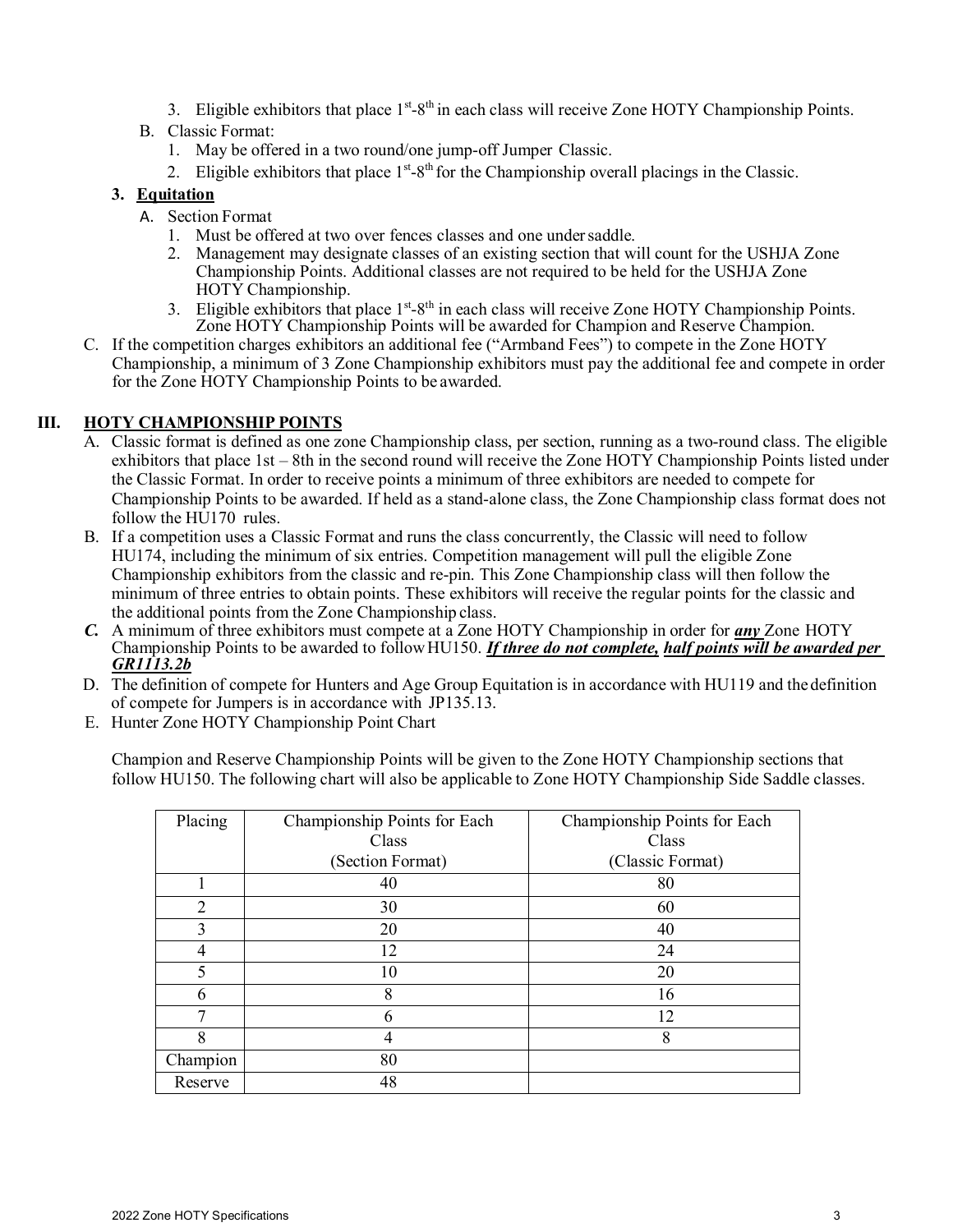#### F. Jumper Zone HOTY Championship Point Chart

Low Children's/Adult Jumpers, High Children's/Adult Jumpers and Thoroughbred Jumper will receive points from the Zone HOTY Championship Point Chart excluding Champion and Reserve points.

Low Junior Jumpers, Low Amateur Jumpers, Medium Junior Jumpers, Medium Amateur Jumpers, High Junior Jumpers, High Amateur Jumpers, Pony Jumpers and Young Jumpers will be based on one point for every dollar won unless no money is awarded and then these classes will receive the points from the Zone HOTY ChampionshipPoint Chart excluding Champion and Reserve points.

| Placing        | Championship Points for Each | Championship Points for Each |
|----------------|------------------------------|------------------------------|
|                | Class                        | Class                        |
|                | (Section Format)             | (Classic Format)             |
|                | 40                           | 80                           |
| $\overline{2}$ | 30                           | 60                           |
| 3              | 20                           | 40                           |
|                | 12                           | 24                           |
| 5              | 10                           | 20                           |
| 6              | 8                            | 16                           |
| 7              | 6                            | 12                           |
| 8              |                              | 8                            |
| Champion       | N/A                          |                              |
| Reserve        | N/A                          |                              |

G. Equitation Zone HOTY Championship Point Chart

Champion and Reserve Championship Points will be given to the Zone HOTY Championship sections that offer two over fences classes and one under saddle class.

| Placing | Championship Points for Each | Placing  | Championship Points for Each |
|---------|------------------------------|----------|------------------------------|
|         | Class                        |          | Class                        |
|         |                              |          |                              |
|         |                              |          |                              |
|         |                              |          |                              |
|         |                              | Champion |                              |
|         |                              | Reserve  |                              |

- H. Hunter Breeding Zone HOTY Championship Point Chart
	- 1. Hunter Breeding points will count with less than three entries, see GR1113.2

| Placing                          | Championship Points for Each |
|----------------------------------|------------------------------|
|                                  | Class                        |
|                                  |                              |
|                                  |                              |
|                                  |                              |
|                                  |                              |
|                                  |                              |
|                                  |                              |
| Best Young Horse/Best Young Pony |                              |